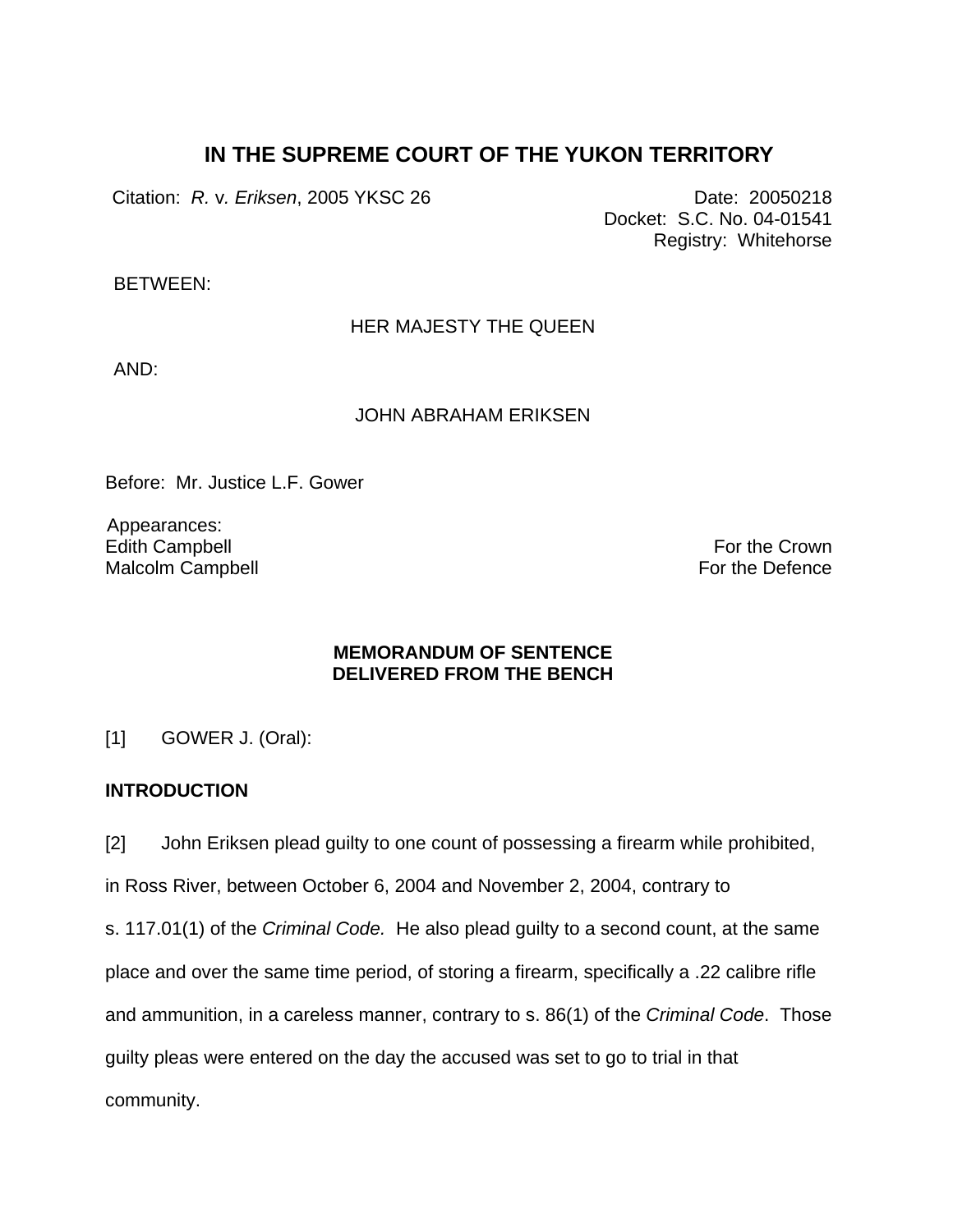[3] It was admitted by the offender that he was under a lifetime firearms prohibition order pursuant to s. 100(1) of the *Criminal Code* made May 24, 2000. It was also admitted that he was under a nine-month probation order at the time of these offences, which was imposed May 7, 2004. Finally, it was admitted that he was on a recognizance at the time of these offences.

#### **FACTS**

[4] The offender is a nephew of one Irene Olli and was residing at her residence in Ross River. He had been there for about a month when she found two rifles under his bed. One was the .22 calibre rifle I have mentioned, which had a loaded magazine under the barrel, and the second was an M77 Rueger Remington Magnum complete with a strap and scope.

[5] The offender had shown these rifles to Ms. Olli earlier and apparently told her that he was using them for hunting. She notified another occupant of the house, who investigated the bedroom of the offender and found the ammunition in the magazine of the .22 rifle, but no ammunition for the M77 Rueger. Ms. Olli asked the RCMP to seize the rifles, which they did, and they were subsequently tested and both found to be in working order.

#### **CIRCUMSTANCES**

[6] The circumstances of the offender are that he is 30 years of age; single with no dependants; and a member of the Ross River First Nation, although he has not been living in Ross River for much of his life. He recently moved back to Ross River in the late summer of 2004. The *curriculum vitae* of the offender, as I recall, indicated that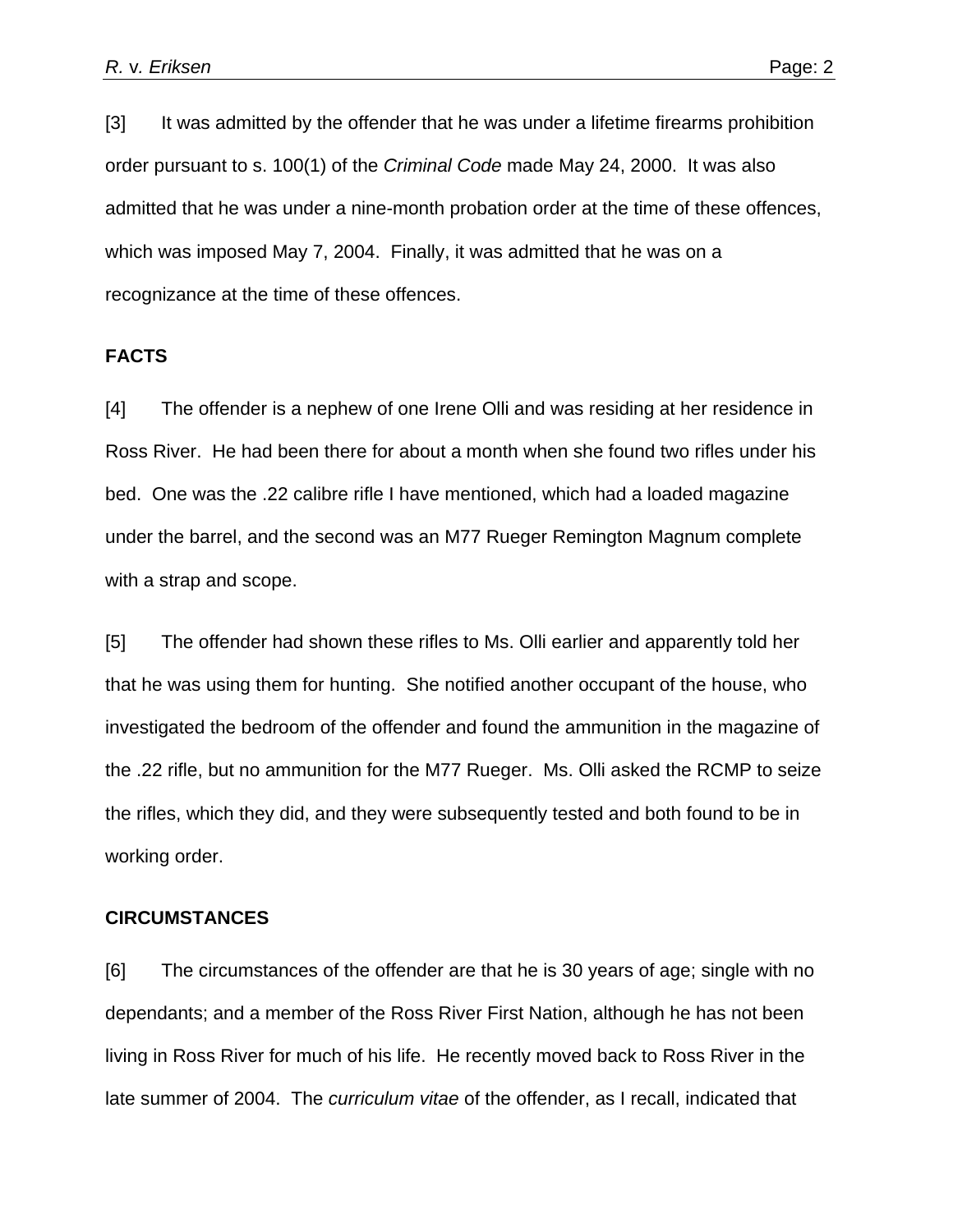Mr. Eriksen has spent a significant period of his life in the United States where he attended and completed high school. He also obtained certification as a gunsmith and attended for various periods in courses in auto mechanics and auto body, as well as more recently in carpentry at the Yukon College.

[7] He has spent, as I calculated, a total of 105 days in pre-sentence custody to date, which is the equivalent of three and a half months. While in pre-sentence custody he completed a welding course, which was a 50-hour course for which he obtained a certificate.

[8] He moved to Ross River to try and put his criminal past behind him and build a new life (I will refer to his criminal record shortly). He intended to restore contact with some family members in Ross River. I am advised that he was able to remain sober from the time that he moved there and he also obtained employment with a construction company in Ross River.

[9] He regrets the circumstances of the offence. He says it has had significant consequences for him. Specifically, he lost his construction job; he lost \$1,000 of bail money; he lost the value of his firearms and ammunition, which he estimates at about \$2,000, and he has suffered embarrassment within the community in which he intended to reside.

[10] Mr. Eriksen, unfortunately, has a lengthy criminal record, which spans from 1996 through to 2004, including some 37 convictions. Of those I count six related to firearms or weapons offences, 15 are related to breaches of court orders or failures to obey process, and one prior specifically related conviction under s. 117.01 in 2000, for which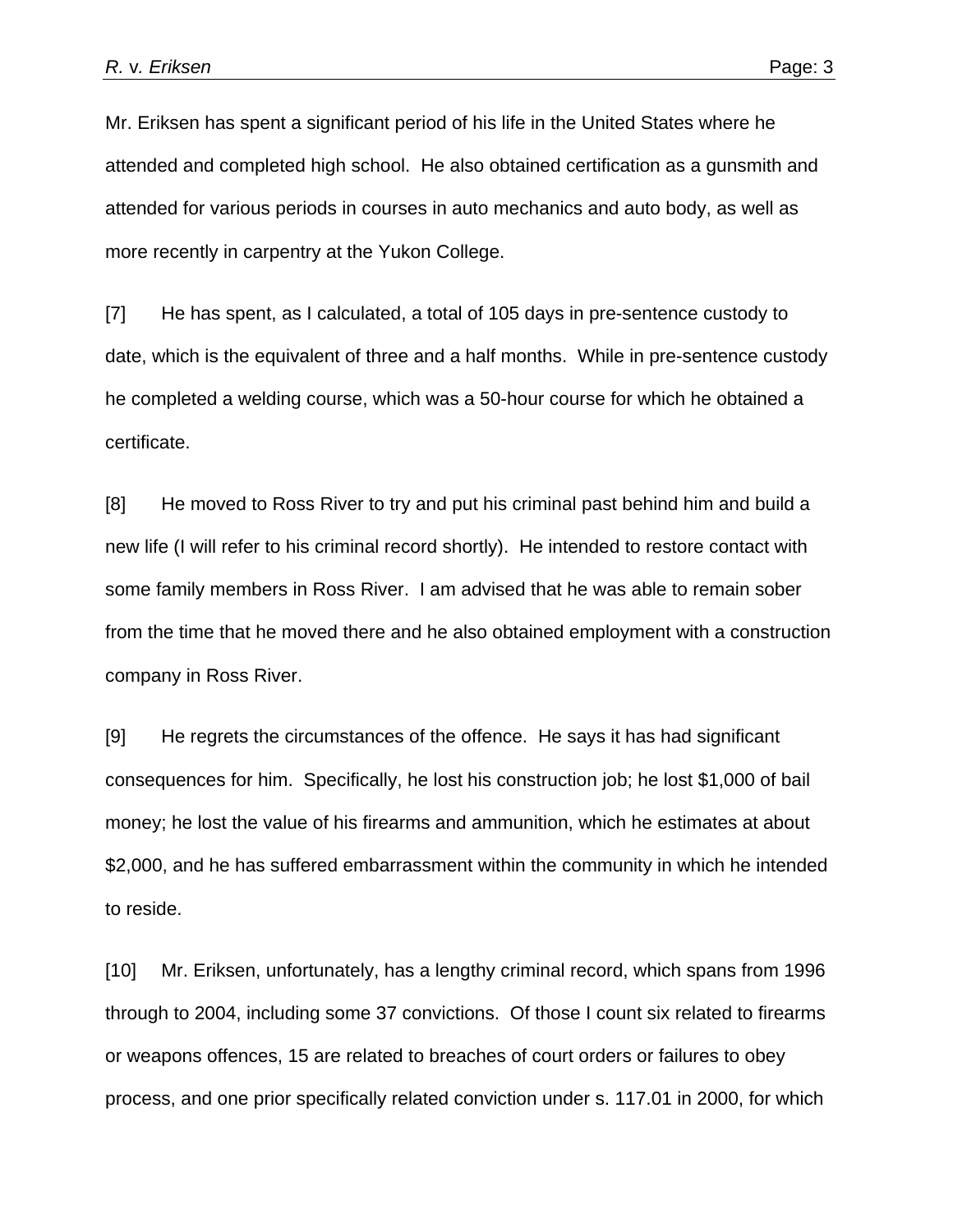he received a 30-day sentence, together with a conviction for pointing a firearm at the same time, for which he received a four-month sentence. There was also one other prior conviction for careless use of a firearm in 2001 for which he received a sentence of 15 days.

[11] The Crown's position on sentence is derived from the case law which the Crown filed. In the case of *R.* v. *Cole,* [1997] B.C.J. No. 2252 (QL), in the British Columbia Court of Appeal, the Court was sentencing an offender for possessing a firearm when prohibited. That firearm is arguably distinguishable from the ones in the case at bar, as it was a semi-automatic handgun, which was fully loaded with a bullet in the breach. It was in the offender's apartment. The offender there had a considerable criminal record and he had served between five and six months in pre-sentence custody. The Court of Appeal declined to interfere with the 18-month sentence imposed by the trial judge. Therefore, as I calculate it, the effective sentence, including the usual credit for presentence custody, would have been about 28 to 30 months.

[12] *R.* v*. Nelson*, [1999] B.C.J. No. 2898 (QL), also from the British Columbia Court of Appeal, was unusual in that, although the offender was charged with possession of a firearm while prohibited, as well as possession of a prohibited device, namely a large capacity magazine and a third charge of improper storage, both Crown and defence on the appeal had made a joint submission that the sentence globally should be nine months incarceration with probation to follow. The unusual circumstances were that the offender was noted to suffer from a type of brain injury and there was strong support in the community for the treatment of such a malady.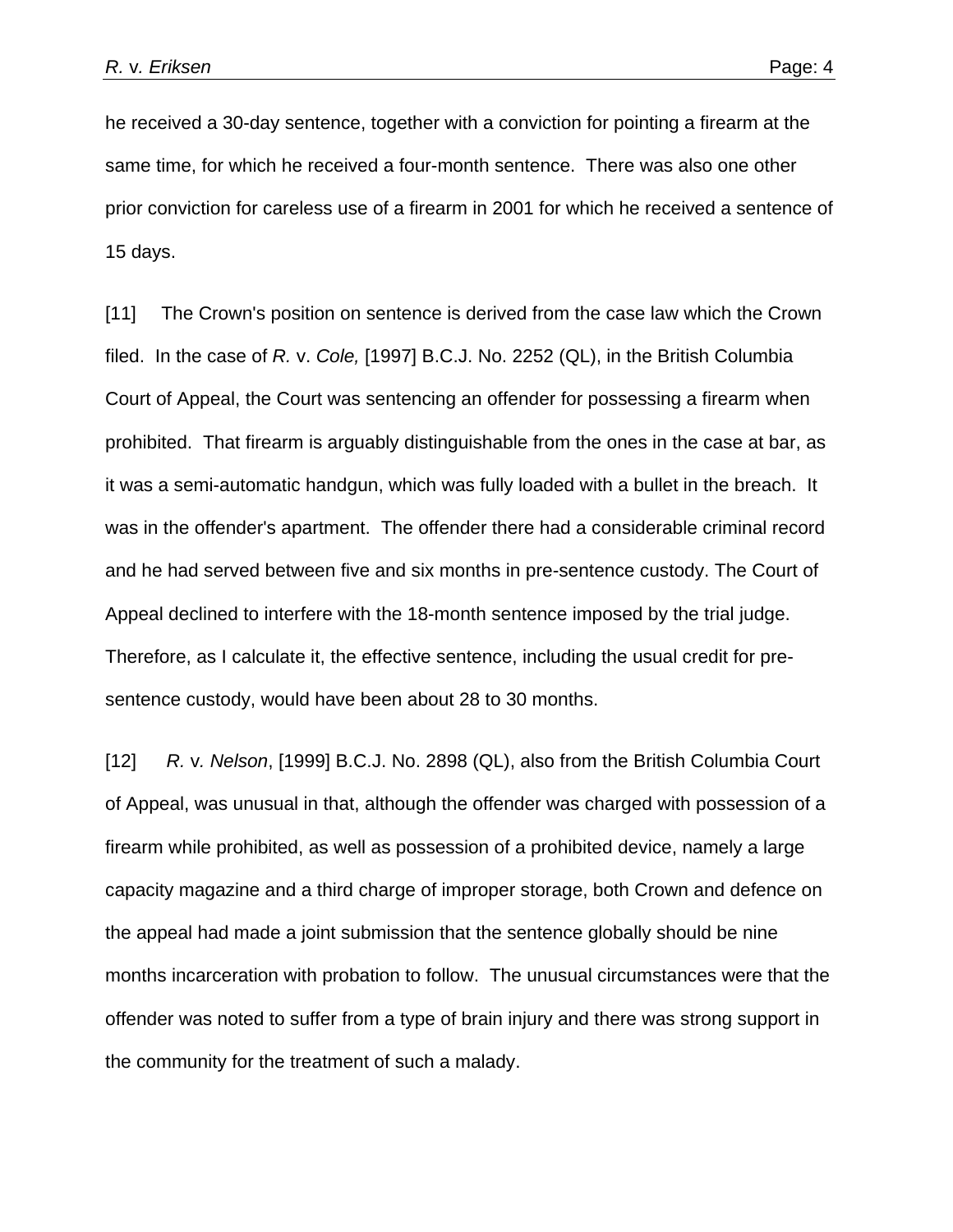[13] The case of *R.* v*. Johnnie,* [1998] Y.J. No. 142 (QL), from this Court, involved an offender, again with a substantial criminal record, but he had also uttered death threats to a female in her home and was subsequently found to be in possession of a loaded .22 calibre rifle while subject to a firearms prohibition. He had spent five and a half months in pre-sentence custody and received a global sentence of eight months on the charges, as well as probation for two years. Therefore, the effective global sentence, taking into account credit for pre-sentence custody would have been approximately 18 months for both of those charges.

[14] The Crown submits that therefore a sentence in the range of one year would be appropriate for Mr. Eriksen, less credit for his pre-sentence custody. However, the Crown argues there should be less than two-for-one credit for the pre-sentence custody because he has been in general population with access to programs.

[15] The defence submission is that these offences are essentially regulatory in nature, that they are victimless and not ones which are actively criminal. Defence counsel argues that the intent of the provisions at issue here is to curtail situations which may become actively criminal. He acknowledges that there are risks to public safety from firearms which are accessible to intruders or children and subject to easy discharge. However, defence counsel says that did not happen here and therefore the offender should not be punished for that risk. He says that the offender here is at the low end of the culpability scale because the firearms in his bedroom under his bed were not in public view and not readily accessible.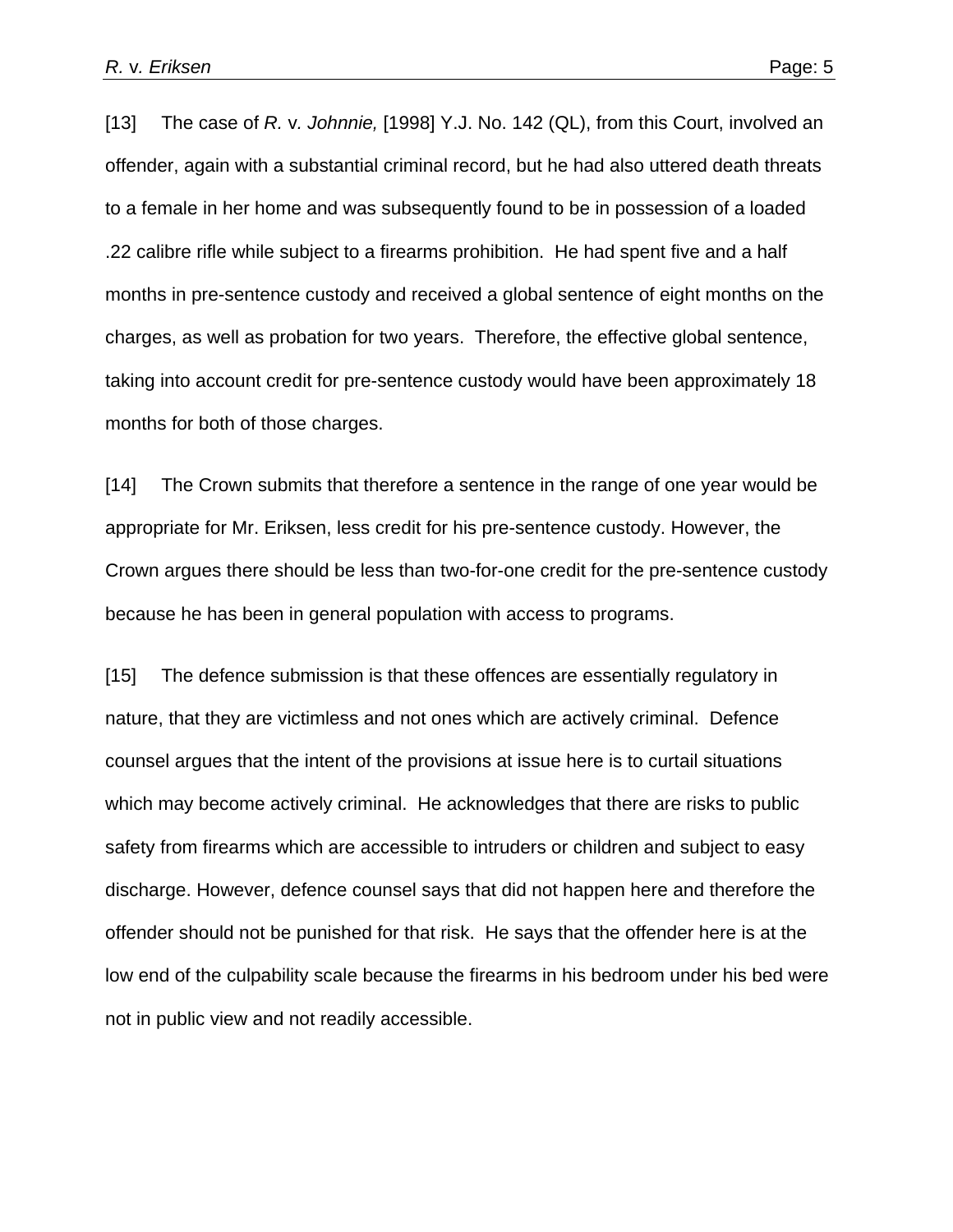[16] Defence counsel relied on three cases. The first case he referred to was *R.* v*. Smith,* 1999 ABQB 928, from the Alberta Court of Queen's Bench. He said that Court recognized that the offence at issue, an improper storage of firearm charge, was regulatory in nature. However, he could not point to any passage in the case which suggests that conclusion. *Smith* was a situation where the offender was found to be in possession of a firearm unsecured in the back of his truck and the trial judge commented, at paragraph 21, that this was:

> " . . .a serious neglect of firearm safety for a person who calls himself a hunter . . . "

That comment was agreed with by the appeal judge on the summary conviction appeal. I would also conclude that the comment is appropriate here, as Mr. Eriksen was purporting to be in possession of these firearms for hunting purposes.

[17] The case of *R.* v. *Jackson,* [2000] B.C.J. No. 101 (QL), from the British Columbia Supreme Court, was a situation involving two counts of assault against his spouse and three counts of careless storage of firearms and ammunition and one count of uttering a threat to his spouse. The careless storage charges were reduced to a single count. The offender was a Victoria city police officer, apparently with no prior record and of previous good character.

[18] The *R.* v*. Henley* case, [1998] B.C.J. No. 349 (QL), from the British Columbia Supreme Court, involved a possession of a restricted weapon without a registration certificate and the sentence imposed was a \$750 fine, as well as a firearms prohibition for five years. However, once again, *R.* v*. Henley* was a case where the offender did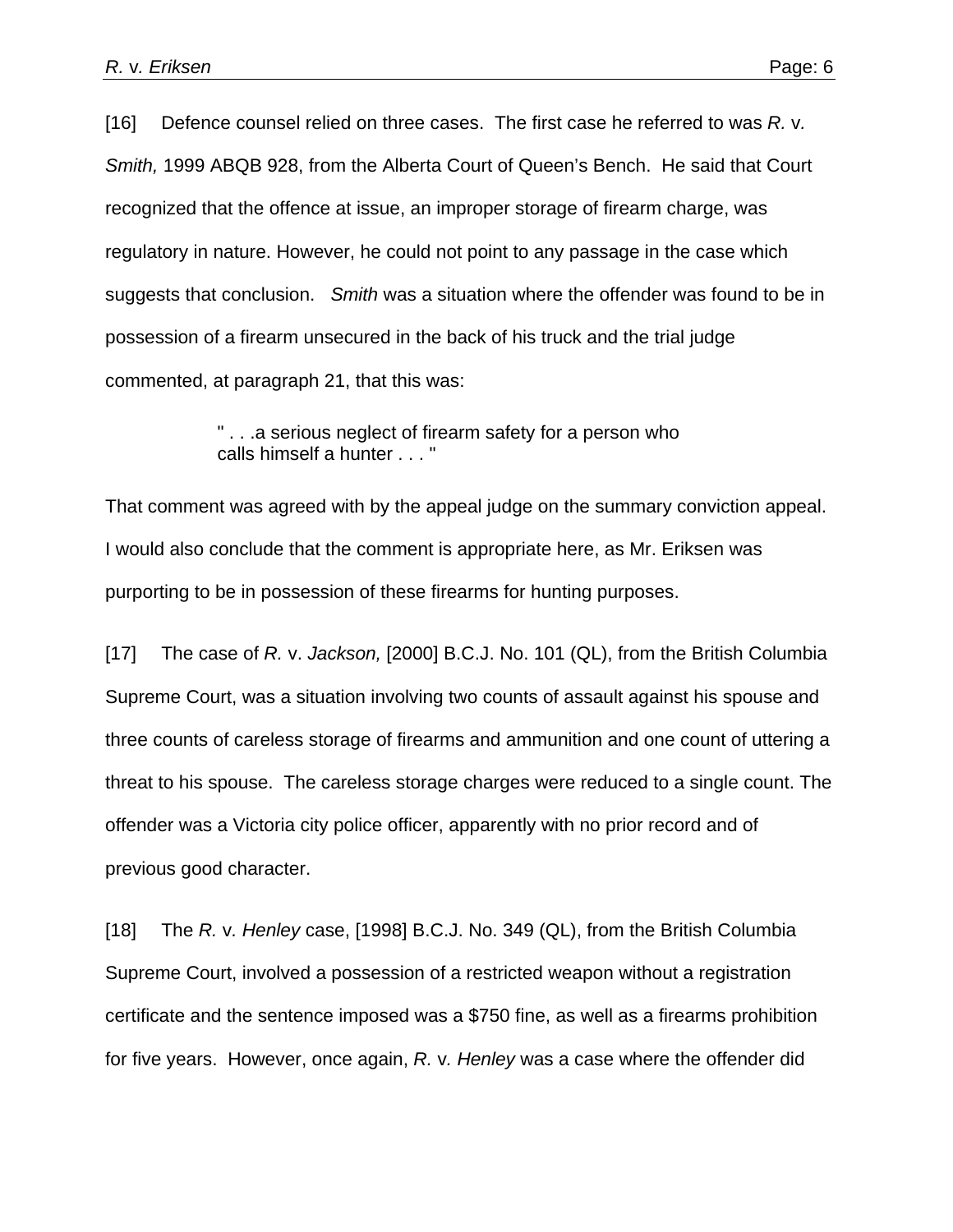not have a prior criminal record. At paragraph 6, the Court referred to the tragic

incident which underlaid the offence and I quote:

" . . .The incident occurred when the firearm was used by one of three youths who had come to the appellant's home in his absence in the company of his daughter, found the gun after ransacking the appellant's bedroom where it and ammunition for it had been stored by him between the mattress and box spring of his bed. They loaded the gun, were fooling around with it, it was discharged and one of the three youths, Jared Fraelic, was killed. . . . "

I mention that because I conclude that that is germane to the type of risk which was present in Mr. Eriksen's circumstances, even more so because the .22 was already loaded.

[19] All three of the defence cases imposed non-custodial dispositions and are put forward in support of the proposition that there is a wide range of sentences in these kinds of cases.

[20] The Crown says in reply that the Court must consider both the circumstances of the offence and the circumstances of the offender and that would include this offender's lengthy criminal record and prior related offences. She also notes that the maximum sentence under s. 117.01 is 10 years in jail, which is significantly higher than the offences referred to by defence counsel as being analogous here - for example, a breach of recognizance or undertaking under s. 145(3) is punishable by a maximum of two years; a breach of probation under s. 733.1 is punishable by a maximum of two years; and a conviction for driving while disqualified under the *Criminal Code* s. 259(4) is punishable by a maximum of five years.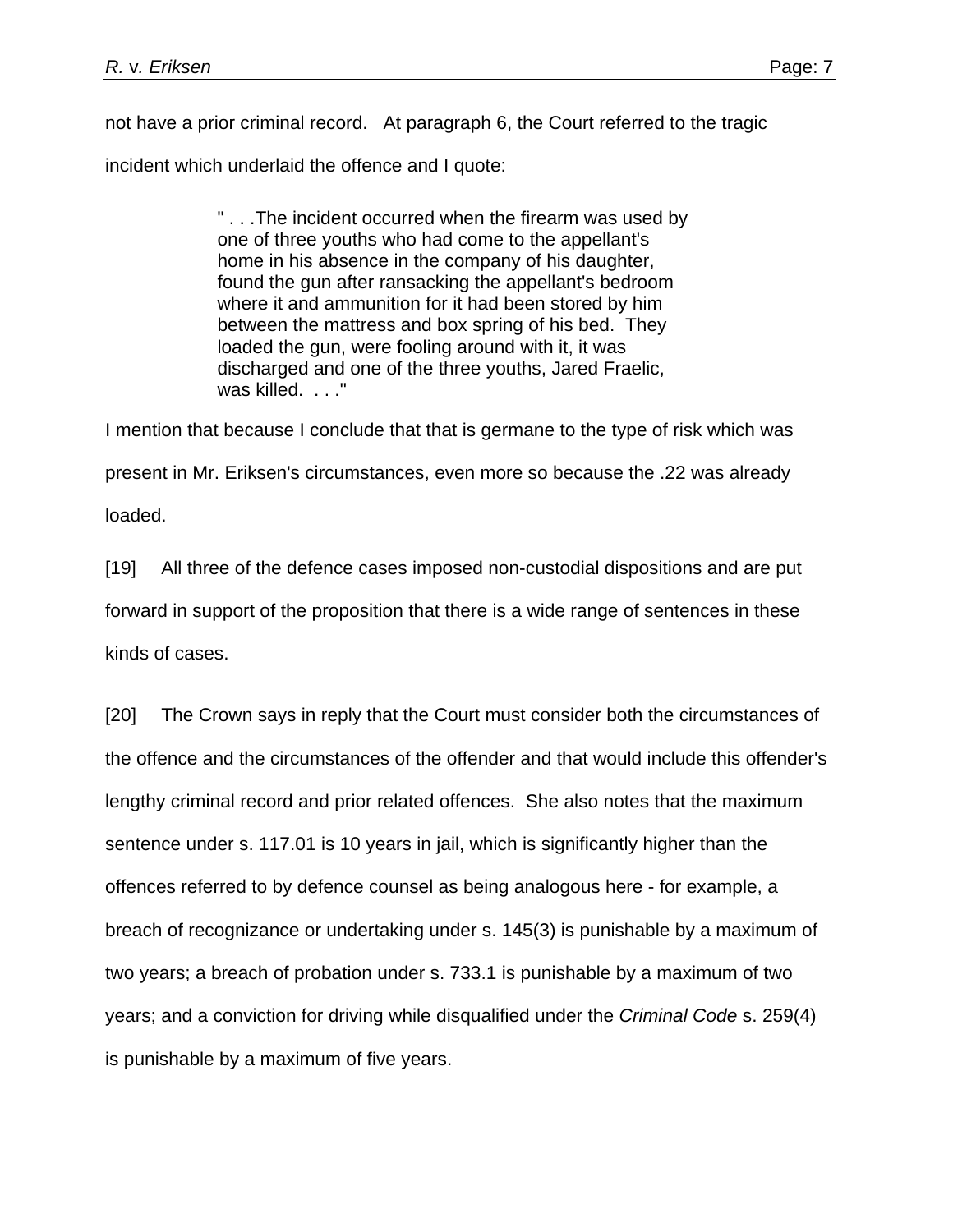[21] Indeed, Crown counsel's point was recognized by the then Chief Justice of the British Columbia Court of Appeal in *Cole,* cited above, where, at paragraph 8, he noted that the increase in the maximum for the offence of possession of a firearm while prohibited, had recently been increased by Parliament from five years to ten years, which "makes it apparent that Parliament regarded this as a very serious offence as I do."

[22] Ultimately, I am not persuaded by defence arguments that these offences are merely regulatory in nature. I do accept that it is arguable that a mere innocent possession of a firearm while prohibited, absent prior related offences and absent any additional aggravating circumstances, such as careless storage, might be analogous to a driving while disqualified situation. However, even defence counsel conceded that the situation of the notional disqualified driver, when aggravated by the fact that that driver is also impaired, as was the case in *R. v. Donnessey,* [1990] Y.J. No.138 (Q.L.), creates a situation where the circumstances, and I am paraphrasing, are like the driver being in possession of a loaded gun. I take that comment from *Donnessey* to be a recognition of the risk of serious and lethal consequences in those circumstances, which increases the offender's moral culpability and his consequential criminal sanction.

[23] On the topic of the pre-sentence custody, defence counsel says that I should continue to apply the usual practice in this jurisdiction of two-for-one credit, even in circumstances where the offender spends his remand time in general population. He says that even if such offenders have access to some programs, they would not be eligible for such things as temporary absences. I note on a quick review of the *Corrections Act,* R.S.Y. 2002, c.46, s. 11, that the provisions relating to work release,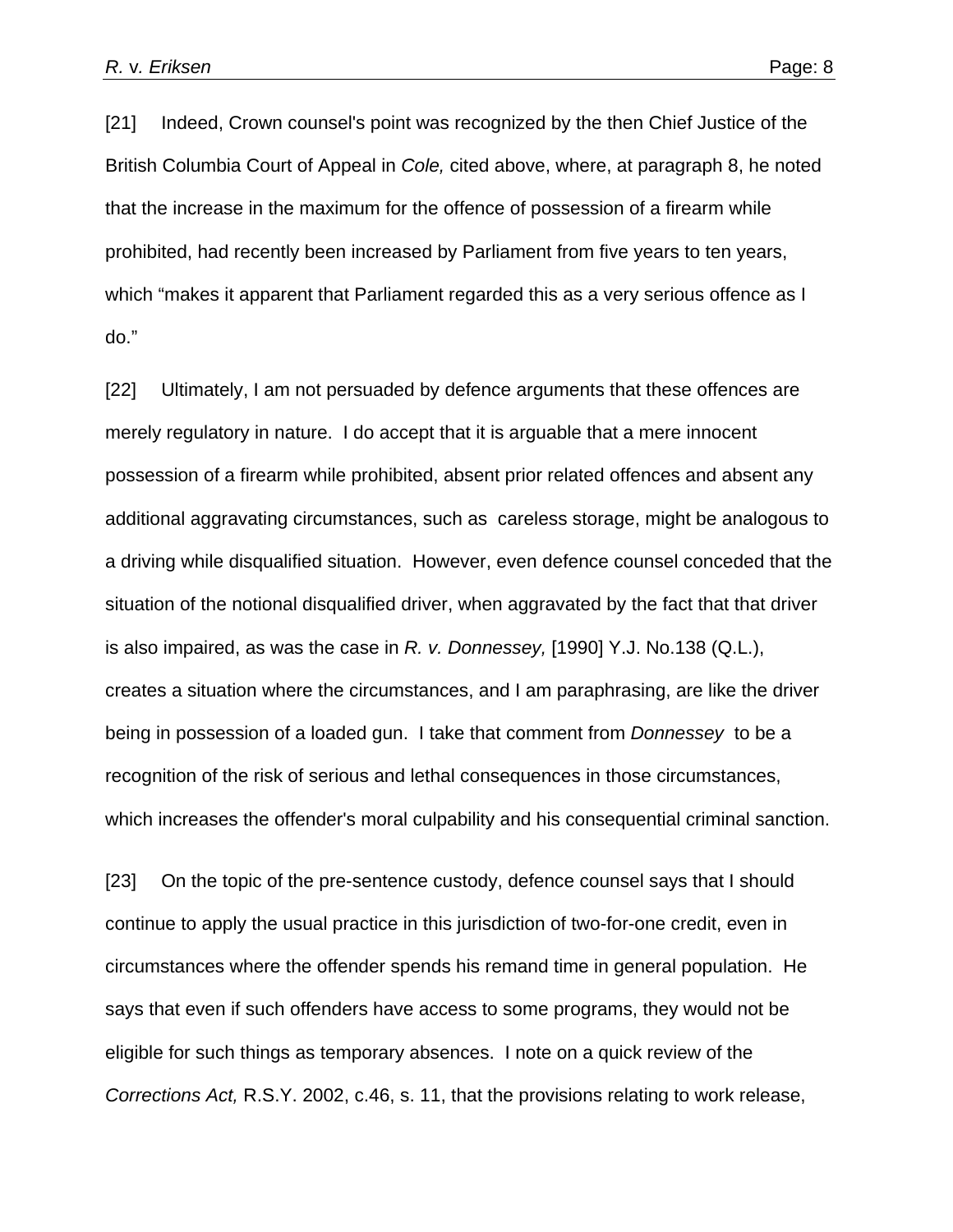which include releases for such things as educational purposes, appear to only be available to "a person's sentence" and therefore would not, on the face of it, be available to remand prisoners.

[24] I gave the Crown an opportunity to argue this issue in greater detail, but that opportunity was declined. It is apparent that the Crown wishes to keep its powder dry for another day. I have indicated to both counsel that if this is going to continue to be an issue in future cases, then the Court would greatly appreciate receiving some additional evidence in support of the countervailing arguments, as well as case law.

[25] For the moment, I note in the case of *R.* v*. Mills,* [1999] B.C.J. No. 566 (QL), from the British Columbia Court of Appeal, the comments of Donald J. at paragraph 46 and I am quoting:

> "Time in custody after sentence counts towards parole eligibility after one-third of the sentence is served and towards statutory release after two-thirds. Giving credit for double the time in pre-disposition custody hits the mid-point in a range between earning the equivalent of three days for every day served for parole purposes and one and a half days in the case of statutory release."

[26] I have not lost sight here of the fact that the offender was also on a recognizance at the time of his arrest on the charges which we are dealing with now. However, in all of the circumstances, given the comments in *Mills*, cited above, and given the fact that there is apparently a lack of access by the offender to the full range of privileges that are available to general population inmates, I am going to exercise my discretion not to depart from the two-for-one guideline in this case.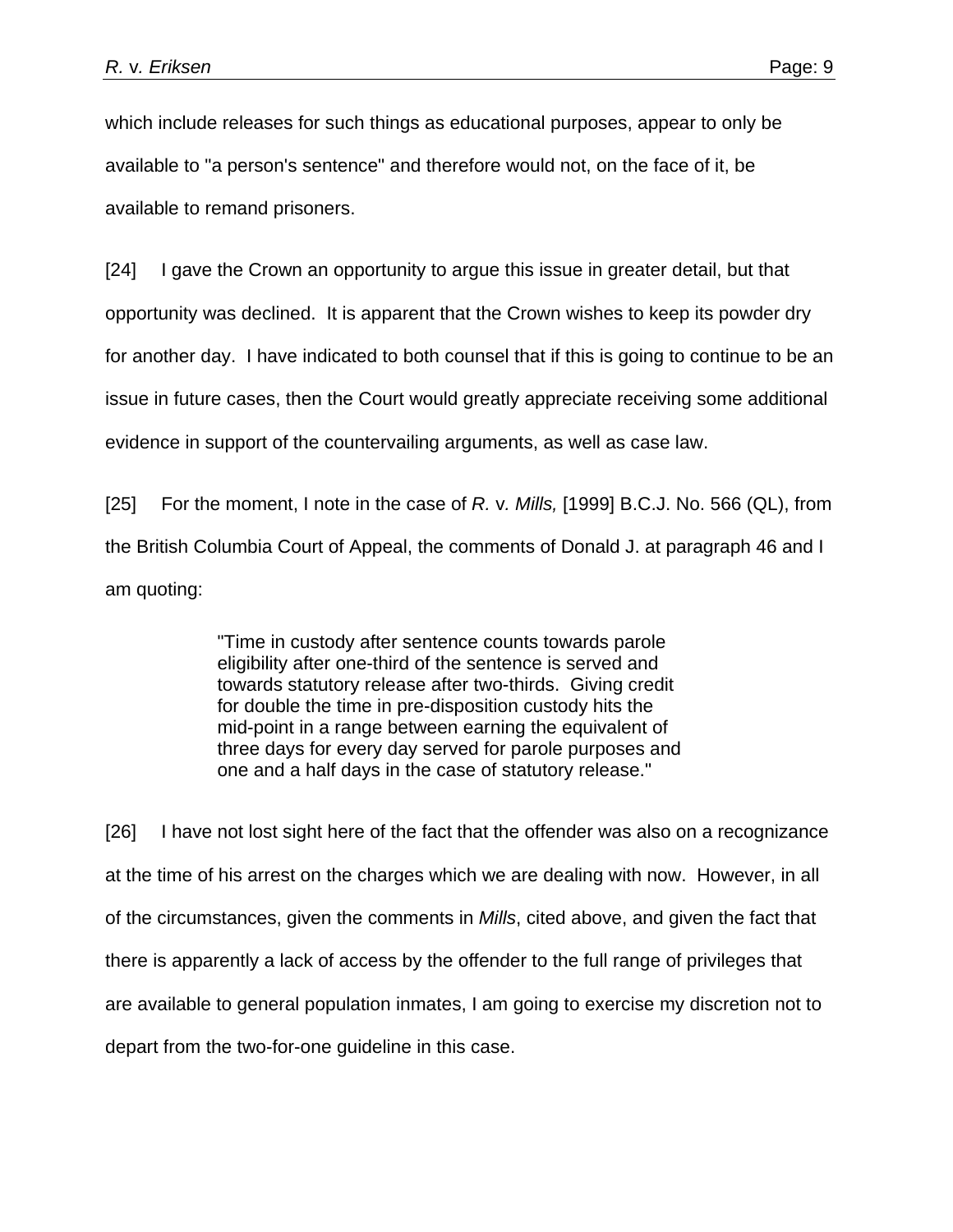### **CONCLUSION**

[27] I am keeping in mind the jump or the step principle, as well as focusing on general deterrence, specific deterrence and denunciation. With respect to specific deterrence, I would like to return to the comments of Justice McIntyre in the *Johnnie*  decision, cited above, where he said to the accused:

> ". . .I have to deter you. You have to get the message. I am concerned that you just do not get it."

[28] Mr. Eriksen, I would say exactly the same things to you. With your record, with your familiarity with guns and your certification as a gunsmith, with the directly related convictions that you have on your criminal record, sir, you must be specifically deterred. You simply must "get it" that you cannot be in possession of firearms. You are under a lifetime prohibition and that is it.

[29] On the other hand, having reviewed your CV, I take it that you have significant skills and intelligence and the ability to make a future for yourself if you apply yourself. Therefore, you are not without some prospect of rehabilitation, notwithstanding your lengthy record. The sentence that I am going to impose is designed to focus on all of these things.

[30] I sentence you to a term of incarceration of seven months for the s. 117.01 Count, which you have served by your pre-sentence custody. I sentence you to a term of three and a half months for the s. 86(1) Count, to be served concurrently, which again has been served by your time in pre-sentence custody. I am also placing you on probation for a period of two years. You will be subject to the statutory conditions under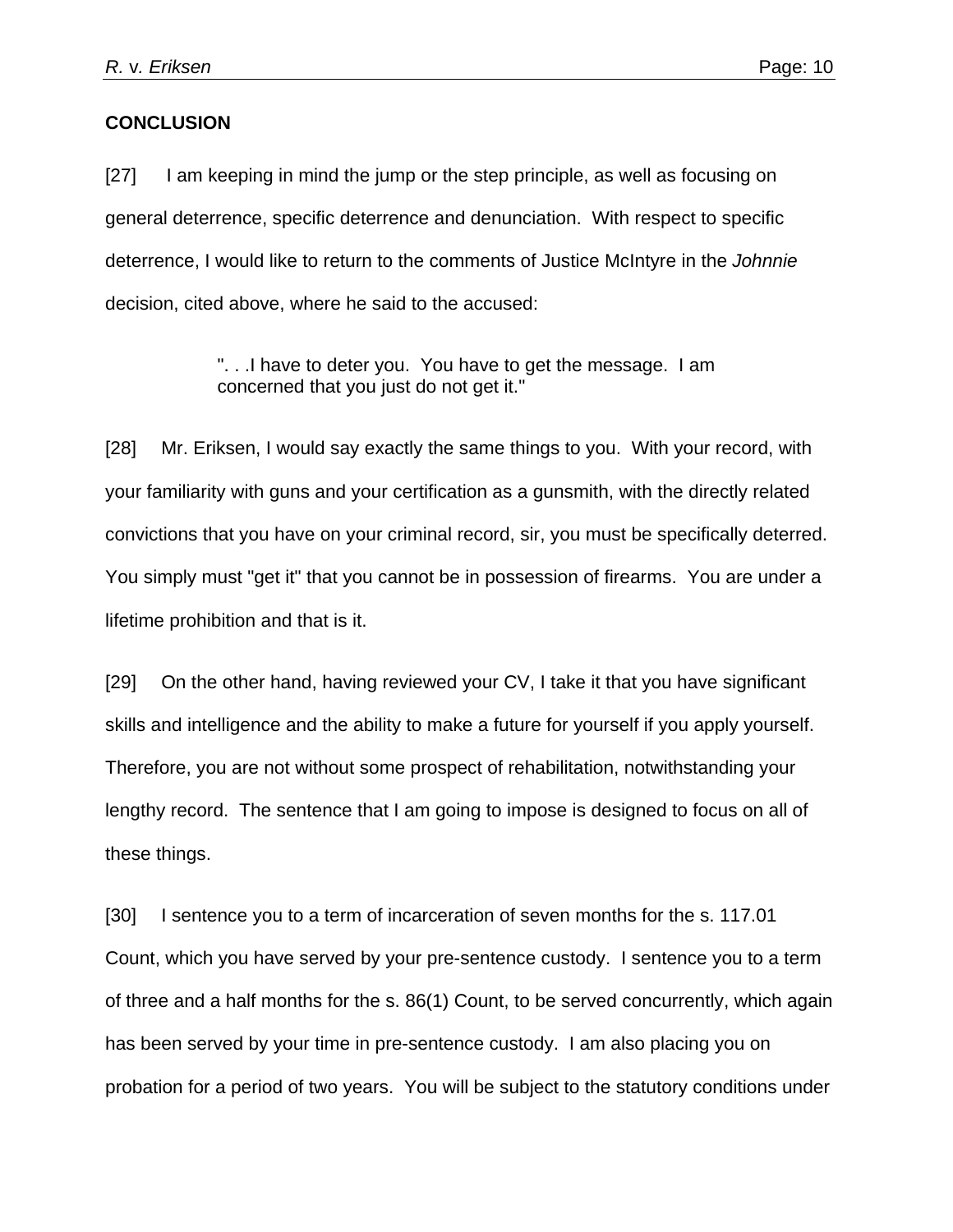the *Criminal Code* and these will be explained to you in due course by the clerk and by your counsel.

- (1) You are to keep the peace and be of good behaviour and appear before the Court when required to do so by the Court.
- (2) You are to notify the Court or your probation officer in advance of any change of name or address and promptly notify the Court or your probation officer of any change of employment or occupation.
- (3) You are to report to a probation officer within --

And I will take submissions from you, Mr. Campbell. I was going to say two working days; is that viable in the circumstances?

- [31] MR. CAMPBELL: I'm not in a position to answer that right now.
- [32] THE COURT: All right.
- [33] MR. CAMPBELL: But it could be a telephone report for certain.
- [34] THE COURT: All right.
	- (3) You are to report to a probation officer within two working days after the making of this order, which may be done by telephone, and thereafter when required by the probation officer and in the manner directed by the probation officer.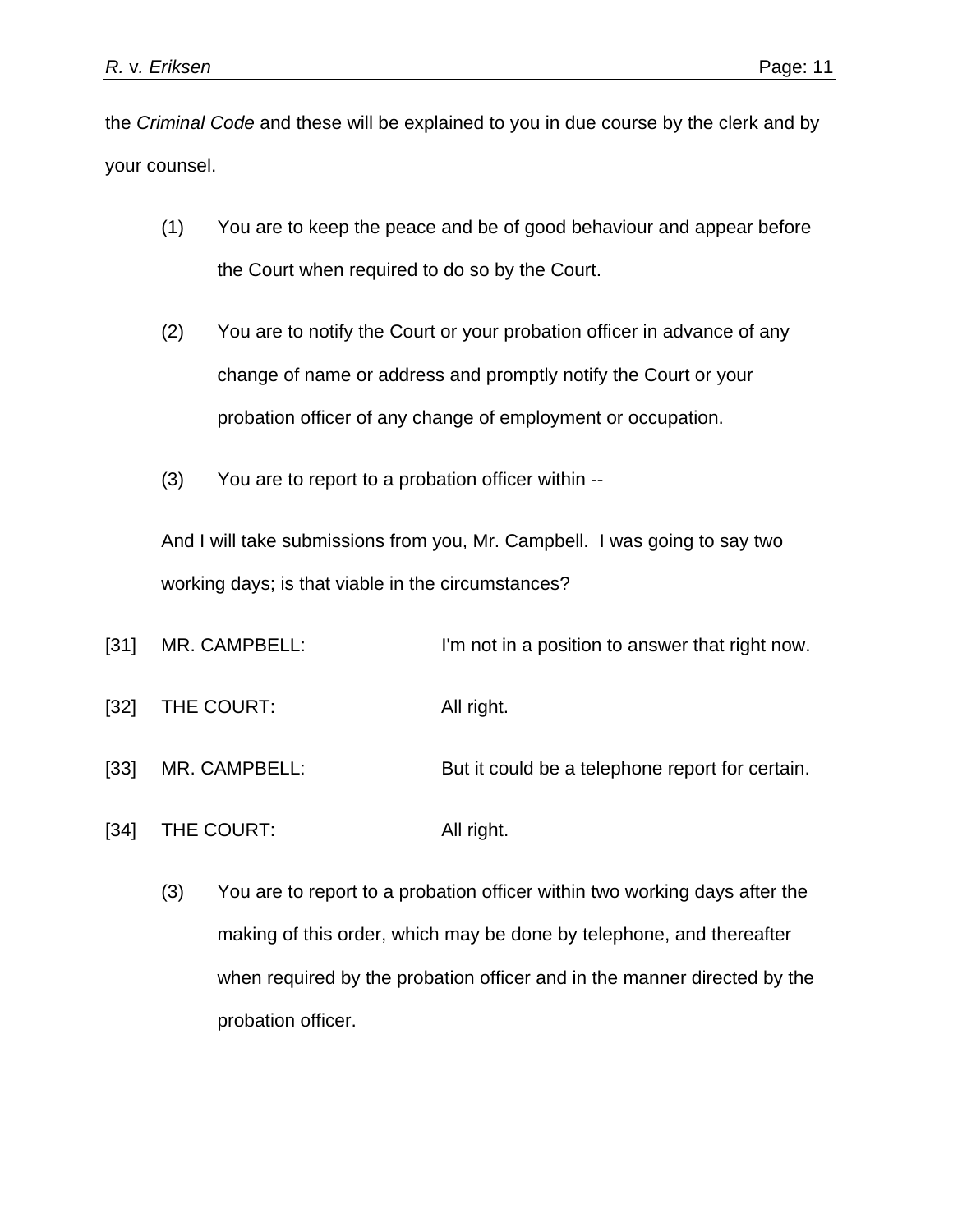- (4) You are to remain within the jurisdiction of the Court, unless written permission to go outside of this jurisdiction is obtained from the Court or a probation officer.
- (5) You are to attend and complete the programs which your counsel has noted in his submissions. Specifically, a rigging and hoisting course, February 18th to 21st of this year; followed by a transportation of dangerous goods course, March 29th to 30th of this year; followed by a sour gas course, March 31st of this year; followed by a level three occupational safety and first aid course, April 4th to 15th of this year; followed by a basic home wiring course, April 22nd to 25th of this year. I repeat that you are to attend and complete all of those programs unless you have obtained prior written permission from your probation officer.
- (6) You are also to take such further and other steps towards upgrading your education and lifeskills as are directed by your probation officer.
- (7) To assist you in your efforts to remain sober I am going to place you on a condition that requires you to abstain absolutely from the possession, consumption or purchase of alcohol, non-prescription drugs or other intoxicating substances, as outlined in the *Controlled Drugs and Substances Act,* and submit to a breathalyzer, urinalysis, bodily fluids tests or blood tests upon demand by a peace officer or probation officer who has reason to believe that you have failed to comply with this condition.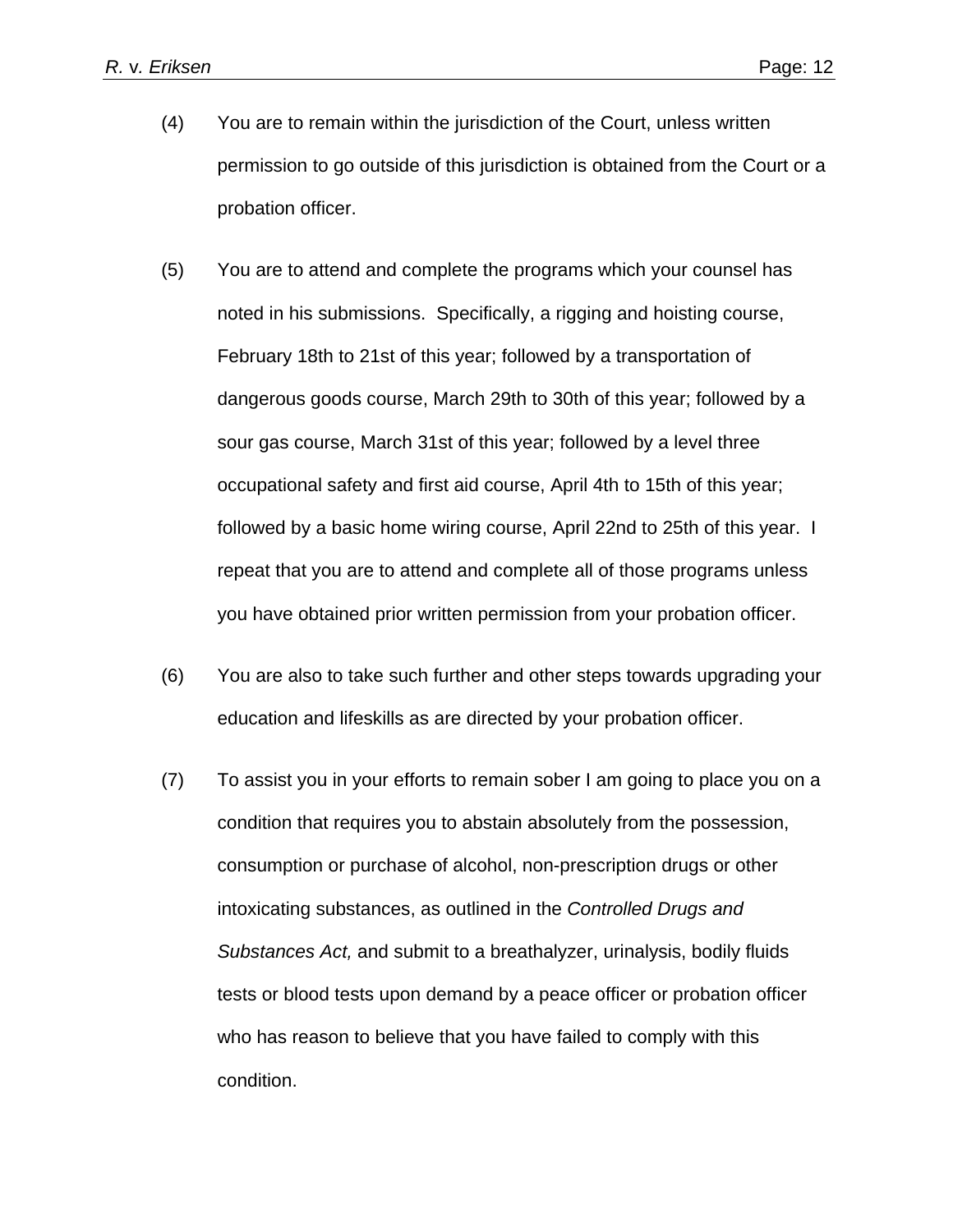- (8) You are to make reasonable efforts to find and maintain suitable employment and to provide your probation officer with all necessary details concerning your efforts.
- (9) And lastly, and I think most significantly, I am going to place you on a condition which was imposed on the *Nelson* case, cited above, which was implicitly approved by the Court of Appeal, that with advance notice, you permit and facilitate any reasonable search by a peace officer of any place that you control for the purpose of locating any firearm, ammunition, or explosive substance, designed or intended to be used as a weapon, that is reasonably suspected to be in such a place.

[35] So for two years the police are going to be able to inspect your premises providing they give you advance notice, and that is designed to make sure that you do not have guns under your bed or anywhere else in the places where you are residing or have access to.

[36] Under the circumstances, I will waive the victim of crime surcharge and I will ask counsel if there is anything else that I have omitted to deal with.

[37] MS. CAMPBELL: Crown asks to have an application under s. 491 with regards to the firearms, but nothing else on the sentencing.

[38] THE COURT: I assume from your submissions you are not opposed?

[39] MR. CAMPBELL: Correct, yes.